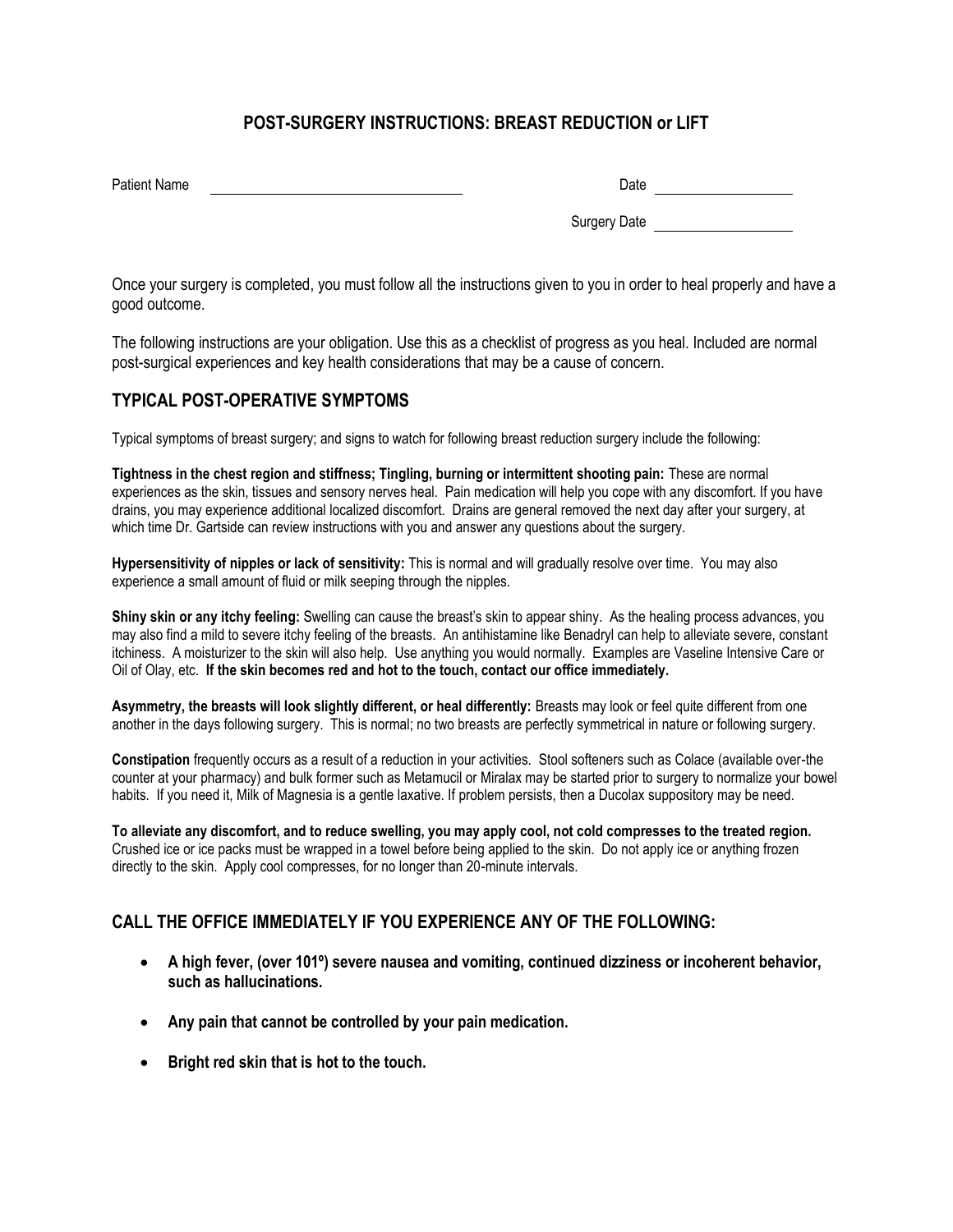- **Excessive bleeding or fluid seeping through the incisions. (It is very common to have an open area at the T under the breasts that will ooze. Simply keep clean with a pad. This occurs usually one to two weeks after your surgery. )**
- **A severely misshapen breast or bruising that is localized to one breast or region of the chest.**

### *DAY OF SURGERY INSTRUCTIONS*

You will only be released to the care of a responsible adult. All of these instructions must be clear to the adult who will monitor your health and support you, around the clock in the first 24 hours following surgery.

| Rest, but not bed rest: While rest is important in the early stages of healing, equally<br>important is that you are ambulatory: meaning that you are walking under your own strength.<br>Spend 10 minutes every 2 hours while awake engaged in light walking indoors as you recover.                                                                       |  |
|-------------------------------------------------------------------------------------------------------------------------------------------------------------------------------------------------------------------------------------------------------------------------------------------------------------------------------------------------------------|--|
| Recline with your head and chest slightly elevated above your lower body.                                                                                                                                                                                                                                                                                   |  |
| Good nutrition: Fluids are critical following surgery. You must consume at least 8 ounces of<br>fluid every 2 hours. Stick with soft, bland, nutritious food for the first 24 hours.                                                                                                                                                                        |  |
| Take all medication, exactly as prescribed                                                                                                                                                                                                                                                                                                                  |  |
| Change your incision dressings. This does not start until after drains are removed or when<br>instructed. Your incisions will seep fluid and some blood for a short time after surgery. Keep<br>dressings clean and dry.  Do not remove any steri-strips over your stitches until instructed.<br>Use sanitary pads for dressings inside your bra as needed. |  |
| After the first dressing change wear a supportive bra around the clock. Any bra you are<br>comfortable in that does not hurt. We recommend a light sports bra with built in cups                                                                                                                                                                            |  |
| Do not smoke. Smoking can greatly impair your safety prior to surgery and your ability to heal<br>following surgery. You must not smoke.                                                                                                                                                                                                                    |  |
| Relax. Do not engage in any stressful activities. Do not lift anything heavier than a<br>paperback book. Take care of no one, and let others tend to you.                                                                                                                                                                                                   |  |

### **YOUR FIRST WEEK FOLLOWING SURGERY**

During this time you will progress with each day that passes. Ease into your daily activities. You will receive clearance to begin driving or return to work at your post-operative visit.

- **Continue to cleanse wounds as directed; you may shower starting right after the drains are removed.** Take a warm, not hot shower. Do not take a bath. Limit your shower to 10 minutes. Do not remove any steri-strips. Do not rub your incisions. Apply a fragrance free moisturizer to breast and surrounding skin, however not on your incisions.
- **Take medications and supplements as directed.** Take pain medication only as needed. You may wish to switch from prescription pain medication to acetaminophen or ibuprofen.
- **Continue to wear your bra around the clock.**
- **Do not resume any exercise other than regular walking.** Walking is essential every day to prevent the formation of blood clots.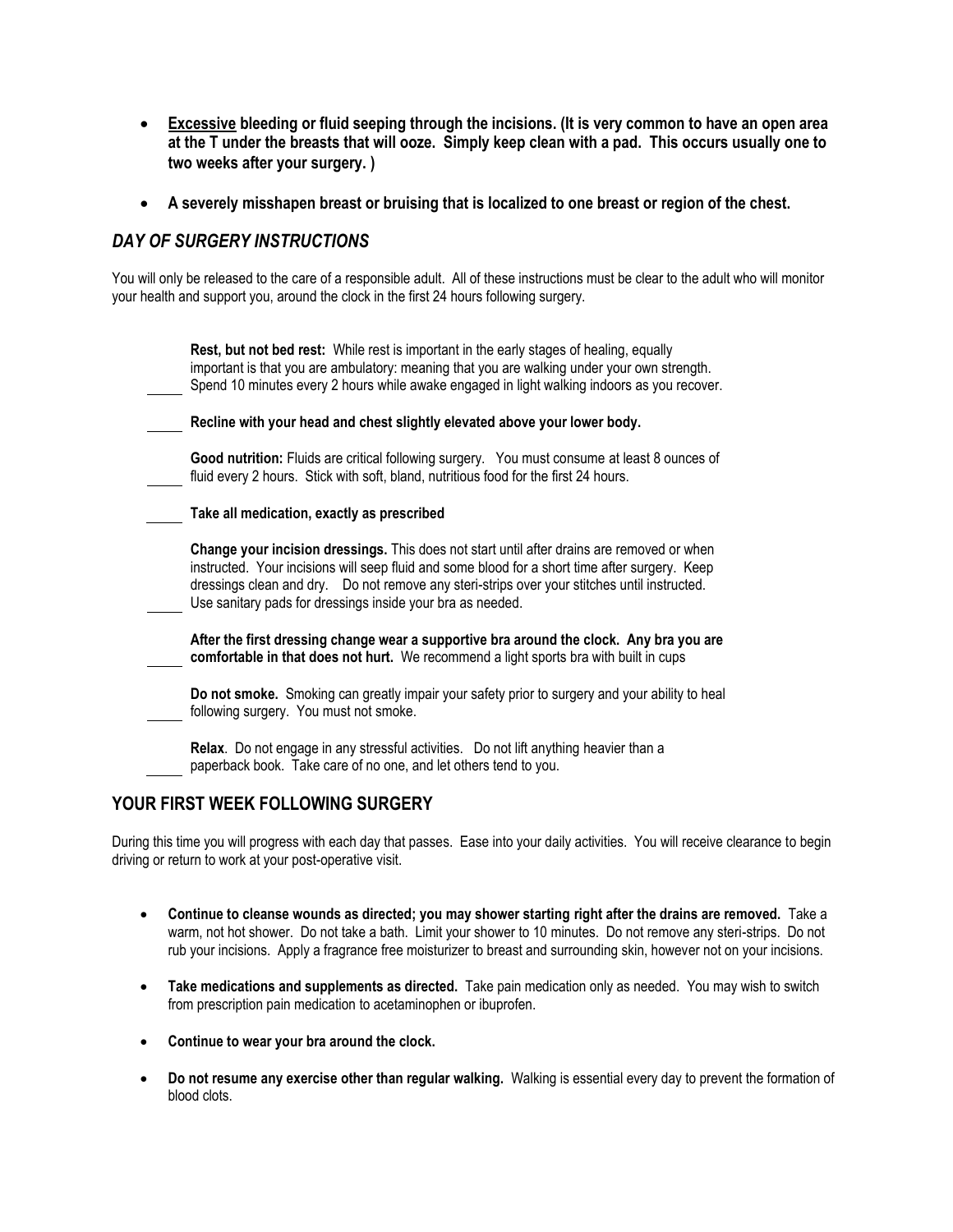**Maintain a healthy diet. Do not smoke. Do not consume alcohol while using narcotics.**

# **BETWEN ONE to FOUR WEEKS FOLLOWING SURGERY**

As you resume your normal daily activities, you must continue proper care and healing.

- **Continue your wound care as directed.** It is common to experience a small dime size area at the T under the breast. Simply keep it clean with a small pad and change as needed.
- **Refrain from weight-bearing exercise, twisting or lifting anything heavy over your head. You may raise arm over your head and use your arms for routine care of yourself.** No tennis, golf, softball or other sports with similar swinging motions. Avoid aerobic exercise that may cause a lot of bounce. You may begin range of motion exercises but not with any weight, pressure or resistance of any kind.
- **Do not smoke.** While incisions may have sealed, smoking deprives your body of necessary oxygen that can result in poorly healed, wide, raised scars.
- **Continue to wear a proper support bra.** The bra you first wore following surgery may feel somewhat loose. You may replace it with any bra you feel comfortable in and does not hurt. You may sleep without a bra; however a camisole with built-in shelf support can be comfortable and provides added support as you continue to heal.
- **You may sleep flat.** However do not sleep on your stomach. If you are a side sleeper, a soft pillow under your midback and shoulders may offer more comfort and support than a single pillow under your head.
- **Practice good sun protection.** Do not expose your breasts to direct sunlight. If you are outdoors, apply at least an SPF 30 to the chest area at least 30 minutes prior to sun exposure. Your chest region and breast skin are highly susceptible to sunburn or the formation of irregular, darkened pigmentation.

## **FOUR TO SIX WEEKS FOLLOWING SURGERY**

Healing will progress and your breasts will settle into a more final shape and position over the next 6 weeks.

- **You may ease into your regular fitness routine.** However realize that your upper body may require some time to return to prior strength.
- **You may resume wearing under wires,** although these are not necessary.
- **Discomfort or tightness and tingling will resolve.** Any lingering nipple sensitivity or lack of sensation should begin to greatly improve.
- **No need to resume smoking.** You have now gone 10 weeks (4 weeks prior to surgery and 6 weeks following) without a cigarette. For your long-term health, there is no need to resume smoking.

### **YOUR FIRST YEAR**

- **Practice monthly breast self exam.**
- **Continue healthy nutrition, fitness and sun protection.**